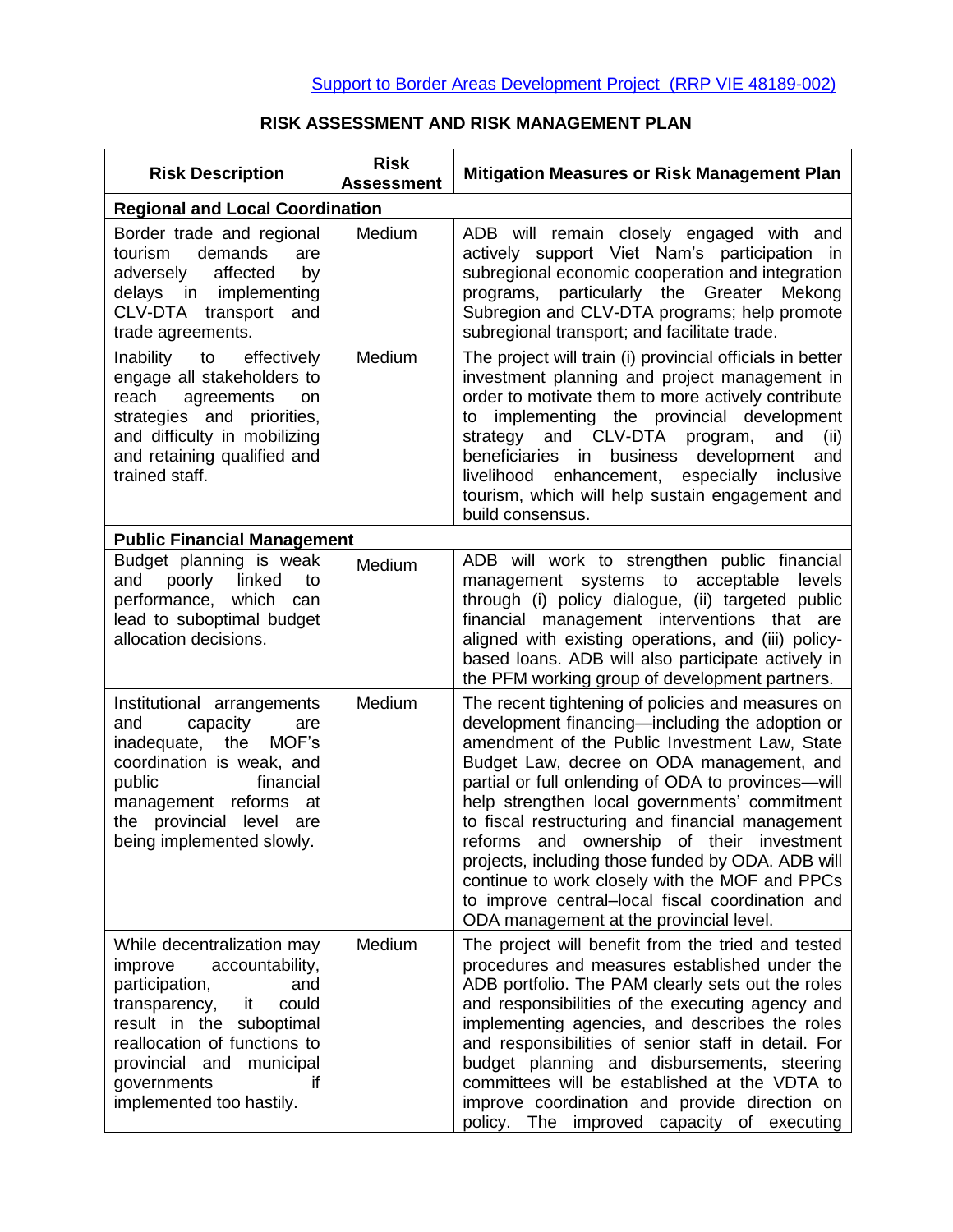| <b>Risk Description</b>                                                                                                                                                                                                                                            | <b>Risk</b><br><b>Assessment</b> | <b>Mitigation Measures or Risk Management Plan</b>                                                                                                                                                                                                                                                                                                                                                                                                                                                                                                                                                                                                                                                                                |  |  |
|--------------------------------------------------------------------------------------------------------------------------------------------------------------------------------------------------------------------------------------------------------------------|----------------------------------|-----------------------------------------------------------------------------------------------------------------------------------------------------------------------------------------------------------------------------------------------------------------------------------------------------------------------------------------------------------------------------------------------------------------------------------------------------------------------------------------------------------------------------------------------------------------------------------------------------------------------------------------------------------------------------------------------------------------------------------|--|--|
|                                                                                                                                                                                                                                                                    |                                  | agencies to implement the VDTA master plan and<br>transport and trade agreements will enable them<br>to capture economic opportunities within the<br>VDTA and the CLV-DTA more productively to<br>enhance diversification and increase incomes.<br>The executing agencies have given assurances<br>as to the future operation and maintenance of the<br>infrastructure.                                                                                                                                                                                                                                                                                                                                                           |  |  |
| <b>Procurement</b>                                                                                                                                                                                                                                                 |                                  |                                                                                                                                                                                                                                                                                                                                                                                                                                                                                                                                                                                                                                                                                                                                   |  |  |
| The new procurement law<br>must be fully complied with<br>to improve transparency<br>and efficiency, and fair<br>treatment in procurement.                                                                                                                         | Medium                           | ADB will prepare national and<br>sector-level<br>risk<br>risk<br>procurement<br>assessment<br>and<br>management plans to guide a risk-based<br>approach to procurement in Viet Nam. ADB will<br>increase its enforcement of ADB guidelines on<br>conflicts of interest and facilitate procurement<br>training for government agencies. ADB's OSFMD<br>will facilitate information workshops for ADB staff<br>on split packaging and its impacts. The VRM will<br>review all procurement plans early on in project<br>design. ADB will also undertake a dialogue with<br>the PPA and relevant government agencies about<br>establishing a fair and transparent sanction<br>system, and exploring the use of policy-based<br>loans. |  |  |
| Ineffective external checks<br>on procurement decisions<br>and actions by government<br>agencies (e.g., state audit<br>and<br>government<br>inspectorates)<br>and<br>non-<br>governmental<br>entities<br>media<br>civil<br>(e.g.,<br>and<br>society organizations) | Medium                           | At the project level, ADB will strongly encourage<br>the PMUs to (i) engage accounting support to<br>ensure, among other things, timely and rigorous<br>reconciliations, orderly recordkeeping, and strict<br>adherence to financial management policies and<br>internal controls, and (ii) prepare and audit the<br>year-end project accounts in an orderly and timely<br>fashion.                                                                                                                                                                                                                                                                                                                                               |  |  |
| Provincial<br>institutional<br>frameworks and capacity<br>are weak.                                                                                                                                                                                                | Medium                           | The procurement plan in the PAM is designed to<br>propose fewer and larger packages to reduce the<br>number of transactions. Each PISC will have a<br>dedicated national project procurement officer to<br>support the provincial PMUs. ADB, through the<br>VRM, will provide the implementing agencies with<br>on-the-job procurement training.                                                                                                                                                                                                                                                                                                                                                                                  |  |  |
| <b>Corruption</b>                                                                                                                                                                                                                                                  |                                  |                                                                                                                                                                                                                                                                                                                                                                                                                                                                                                                                                                                                                                                                                                                                   |  |  |
| monitoring<br>Proper<br>and<br>oversight must be in place<br>to avoid constituting<br>a<br>vehicle for corruption.                                                                                                                                                 | High                             | ADB will support the implementation of the<br>Amended Law on Anti-Corruption, 2012, including<br>guidelines on increased transparency, income<br>and asset declaration of public officials, and<br>accountability of public agencies and officials.                                                                                                                                                                                                                                                                                                                                                                                                                                                                               |  |  |
| The<br>executing<br>and<br>implementing<br>agencies'                                                                                                                                                                                                               | High                             | Project implementation units funded by ADB will<br>enhance<br>their<br>efforts<br>to<br>establish<br>robust                                                                                                                                                                                                                                                                                                                                                                                                                                                                                                                                                                                                                       |  |  |